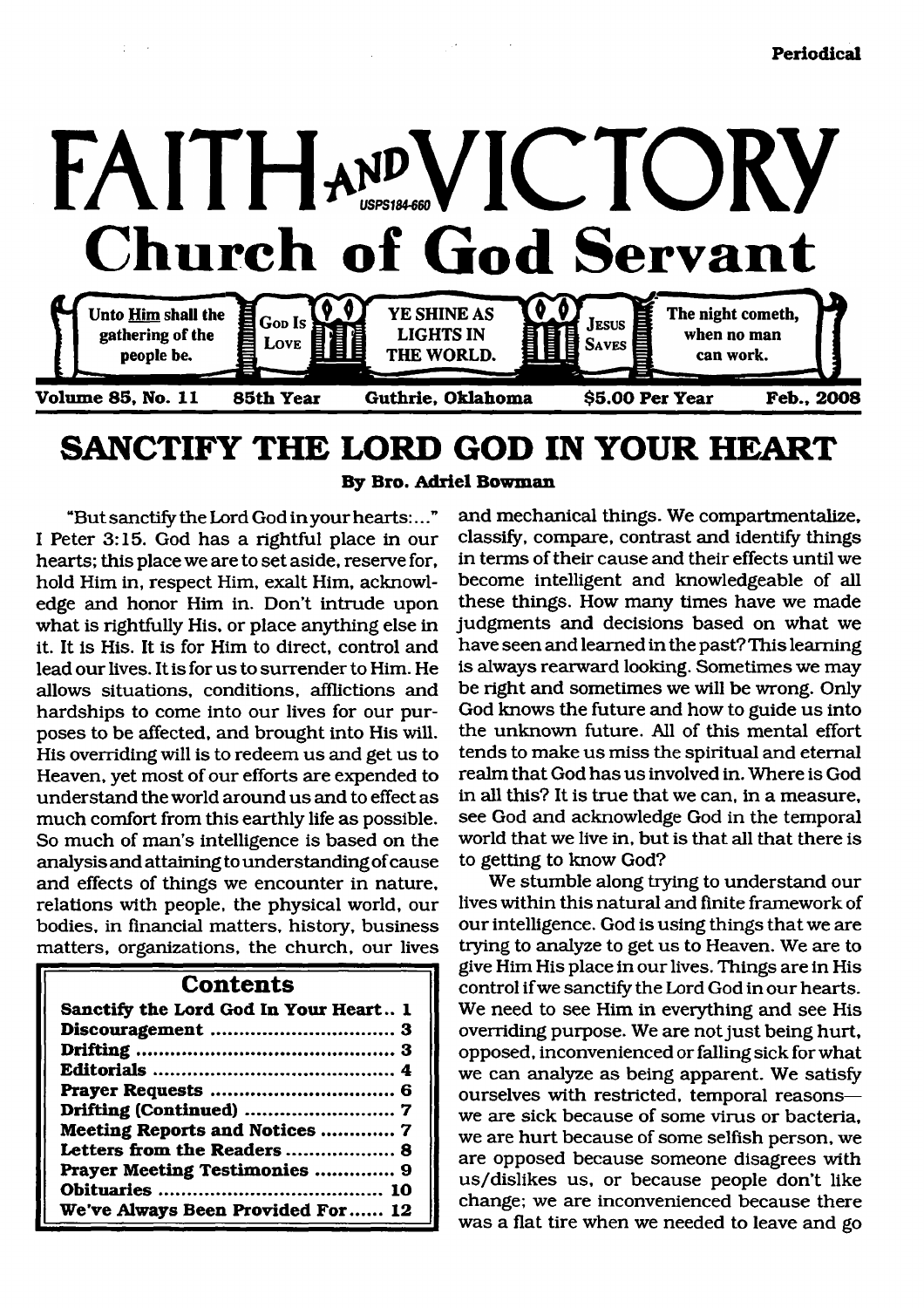somewhere in a hurry. God is behind these things. He governs causes and tailors causes for specific purposes to produce certain effects in our lives. He controls causes to produce the effect of getting us to Heaven. We see ourselves as being able to manipulate and control causes to effect our will in/on others and manipulate circumstances and situations around us to our advantage.

Our thoughts and analysis, efforts at understanding things and controlling things that affect our temporal lives, crowd God out of the place that is rightfully His. In so doing, we will become more worldly and carnally minded, and never get to know God and form that relationship with Him that He desires.

I Peter 4: 12-13 says, "Beloved, think it not strange concerning the fiery trial which is to try you, as though some strange thing happened unto you: But rejoice, inasmuch as ye are partakers of Christ's sufferings; that, when his glory shall be revealed, ye may be glad also with exceeding joy." We have hard trials that just appear out of the blue for no apparent reason, without cause, and we wonder: now what brought this on me? Do you think by analyzing the temporal causes and effects of the fiery trials that envelope us from time to time, we can arrive at an understanding of His glory that is going to be revealed in us? Probably not. More likely than not, we will be prompted to complain, retaliate, justify ourselves, seek some temporal relief, find a way to avoid or circumvent the pain or suffering. But glory? Not at all.

Here are a couple of more verses: II Corinthians 4:17-18, "For our light affliction, which is but for a moment, worketh for us a far more exceeding *and* eternal weight of glory; While we look not at the things which are seen, but at the things which are not seen: for the things which are seen *are* temporal; but the things which are not seen *are* eternal." Our light affliction is limited in scope and time to this temporal world. By looking at it and concentrating our attention on it, we can learn more about this temporal world, and become more connected and attached to "the things which are seen." Jesus said, ".. .for the prince of this world cometh, and hath nothing in me." John 14:30. The more we are caught up with this temporal world, the more effect the prince of this world, the spirit that works in the children of disobedience spoken of in Ephesians 2:2, will have on

us. But, as earlier stated, we will never find the "far more exceeding and eternal weight of glory." Ah, but "while we look not at the things which are seen, but at the things which are not seen," we will escape/transcend the things (efforts, reasoning, logic, understanding) of this world. If in our light affliction, we begin to look to God, put Him in His rightful place, wait upon Him to work things out for our good (Romans 8:28 says, "And we know that all things work together for good to them that love God, to them who are the called according to his purpose.") instead of trying to work it out ourselves, our faith will begin to take hold. His glory will begin to be revealed in us and to us, and our relationship with God will strengthen as we are drawn closer to Him.

We can begin to see that the things that come our way in life are part of God's plan to get us to Heaven. He is all-wise, eternal; He knows exactly what it takes to bring about His plan in us. He loves us too much to hurt us. He doesn't bring or allow anything into the life of one that has sanctified Him in their heart that will destroy them. He doesn't, just by chance or whim, allow something to affect such a one by accident or without His control. He never answers us with, "Oops, I'm sorry," "I missed it," or "I didn't realize that trial would affect you like this." Emphatically, He knows us. He knows the past, He knows the future. He knows how to get us to Heaven. We can confidently look to Him in all things, and quit trying to figure and work things out on our own.

All thy griefs by Him permitted,

Needful is each one to thee;

All thy tears by Him are counted. One too much there cannot be.

And if  $w^*$ , ile they fall so quickly,

Thou canst own His way is right. Then each bitter tear of anguish

Precious is in Jesus' sight.

For, too well thy Savior loves thee, To allow thy life to be

One long calm, unbroken summer. One unruffled, stormless sea.

He would have thee fondly nestle Closer to His loving breast.

He would have that world seem brighter, Where alone is perfect rest.

Put the Lord in His rightful place in your heart.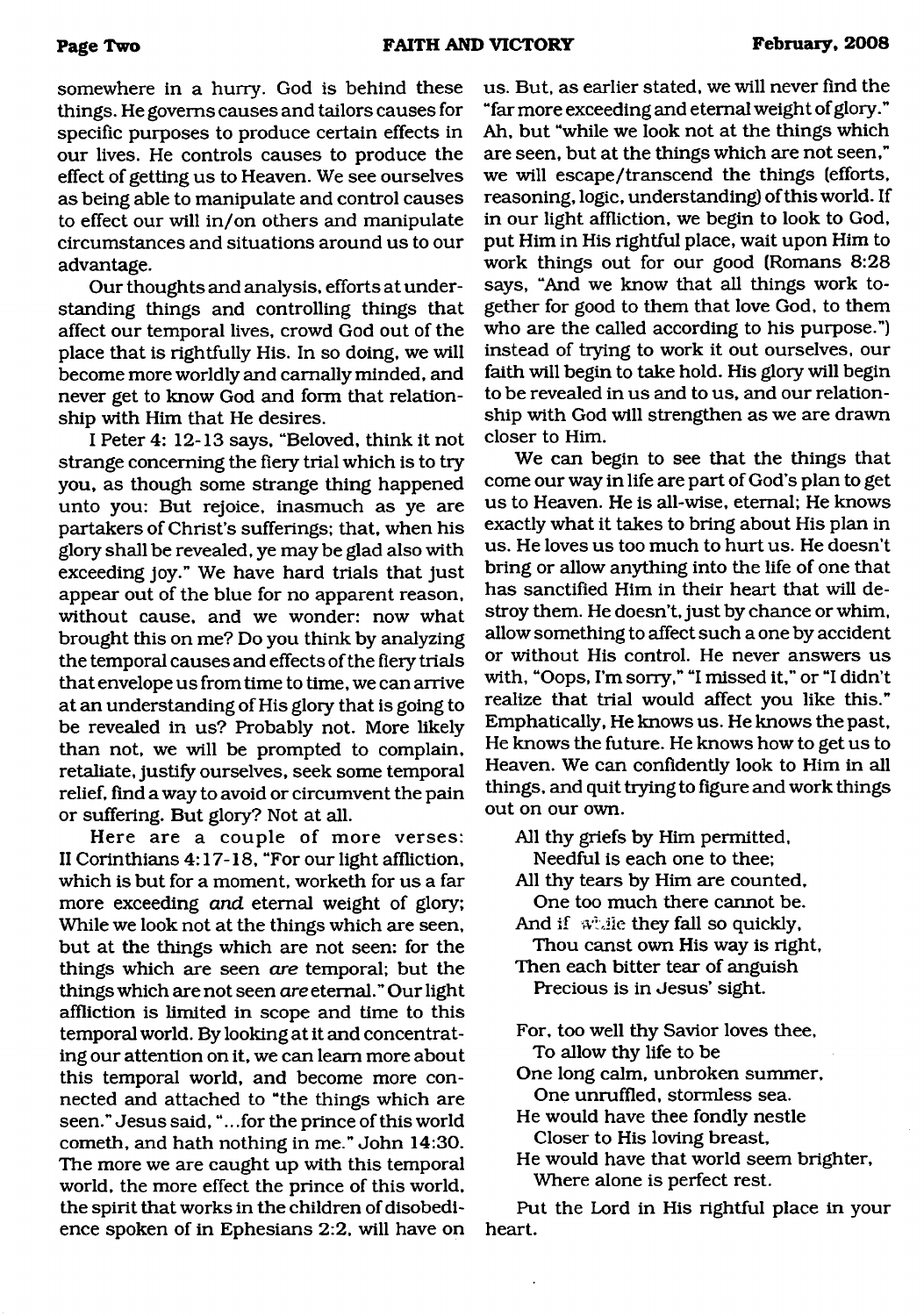# <span id="page-2-0"></span>**Discouragement**

# **By Sis. Sarah Herron**

Have you ever been in the land of depression where everything seems dark and dreary? Memories of better days are dim and so is the hope of ever seeing a brighter one? I have been there at different times in my life, and although I am not there now, I know I may find myself in that same place again. The Lord has taught me some things about depression. Some I learned from listening to others and their battles with depression, some came from my own experiences.

Discouragement and depression often go hand in hand. A person that is depressed is generally discouraged, and a person that is discouraged may soon be depressed. Discouragement often stems from the difficulties and disappointments of life. We maybe disappointed by someone close to us, or with our own self. Sometimes we even feel disappointed with God. Discouragement and depression really set in when we focus on our problems and not on the Problem Solver. Often we will find ourselves in this place, not understanding how we got here and not knowing a way out.

The first step out of the land of depression is to recognize where you are. Denying that you are in a state of depression will not change your condition at all. It will only prolong your stay in this dark land. After acknowledging where you are, do not become entrenched by constantly reaffirming it with negative statements such as, "I am so depressed." Instead, make positive statements against this attack of the enemy. "I am fighting depression," still acknowledges your condition without reaffirming it.

The next step is to make a conscious decision to do battle against this deadly foe. Give the enemy of your soul notice that you are not going to lay down and just take it any longer. Express this challenge verbally: "By the help of the Lord, I submit myself to God and resist the devil in the name of Jesus." (James 4:7) Many times this determination to fight and resist the devil will break the spirit of depression or discouragement, at least in part.

The-last step is taken by following the example of David. In many of his psalms, David cries and complains about his trouble, but he always ends with praises to God. This is the secret weapon against discouragement and depression: praising God and offering thanksgiving for all that the Lord has done. Our eyes must turn away from our circumstances, the disappointments and discouragement and focus on our blessings and the Blessing Giver. As the song says, "Count your blessings, name them one by one; Count your blessings, **see what God hath done..."**

These steps may seem simplistic, but I have found them to work time and time again. Others I have talked to have found deliverance from depression in the same way. It won't happen over night; it is a journey. With patience and perseverance, keep fighting by praising and offering thanksgiving to the Lord. *Do it even when you don't feel like it.* Eventually your feelings will come under control as you continue to fight. One day you will look back and see where you have been and what the Lord has delivered you from. Like David you will exclaim, 'Bless the LORD, O my soul: and all that is within me, *bless* his holy name. Bless the LORD, O my soul, and forget not all his benefits:" Psalms 103:1-2.

<span id="page-2-1"></span>God is good; let us rejoice!

**DRIFTING**

 $-$ -- $-$ 

**By Sis. Gladys Cashio**

"We are floating down the stream of time, We have not long to stay. The stormy clouds of darkness Will turn to brightest day. Then let us all take courage For we're not left alone, The life boat soon is coming To gather His jewels home."

Life is a long chapter!! Here we are, willed by our Lord that we should be, none of us are an accident. Think of that! God willed us to be here for His glory. Before He put us here, He created what we would need. But man has since sought out many inventions. (Ecclesiastics 7:29.) God has a plan for our life and His Word teaches us to walk in it and be perfect. "Pure religion and undefiled before God and the Father is this. To visit the fatherless and widows in their affliction, *and* to keep himself unspotted from the world." James 1:27.

When one follows the world, one will develop an appetite for things that are not good for the soul. The things of the world can be found in

(Continued on page 7.)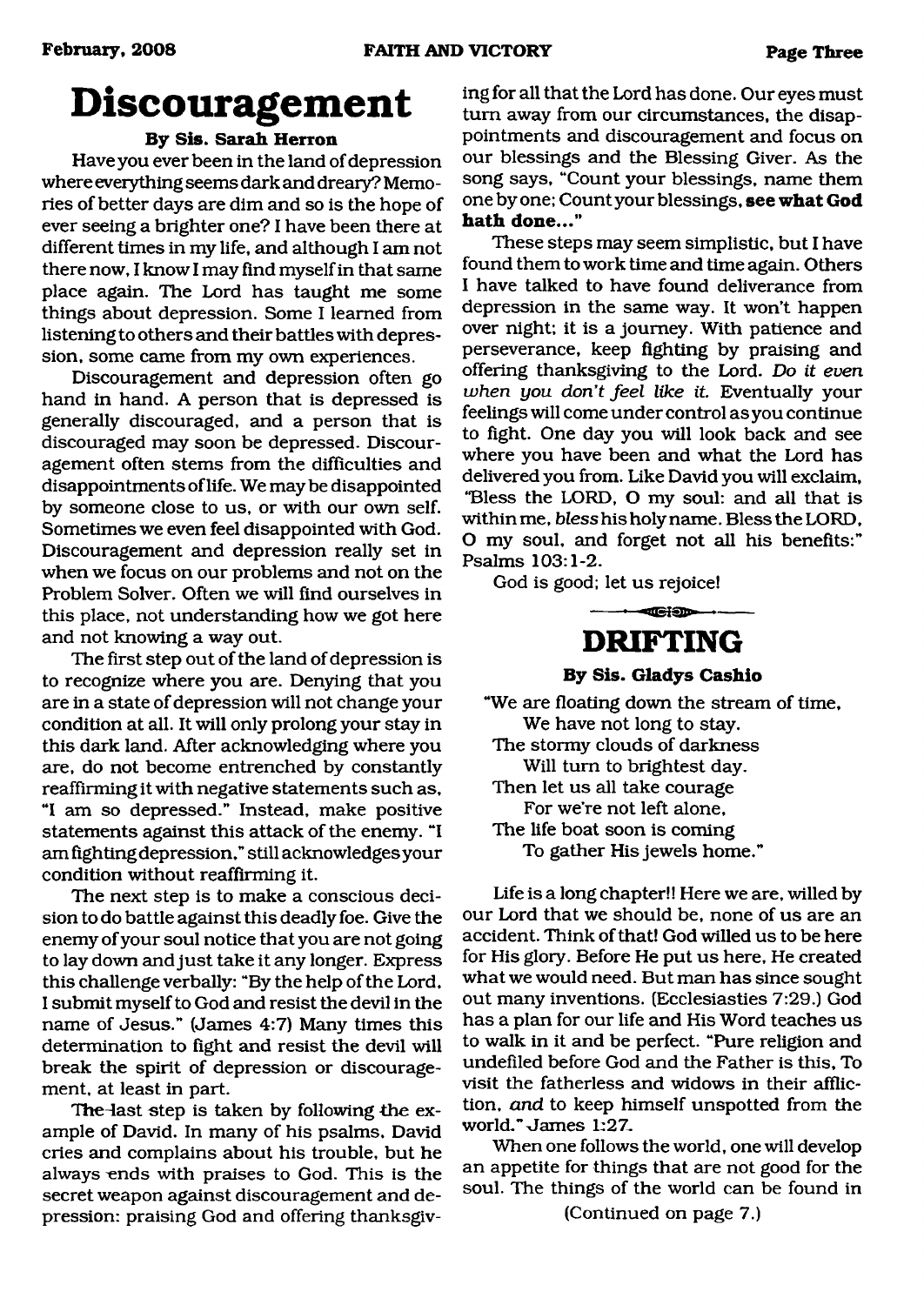# **FAITH AND VICTORY 12 PAGE HOLINESS MONTHLY** ------

This non-sectarian paper is edited and published in the interest of the universal CHURCH OF GOD each month (except August of each year, and we omit an issue that month to attend camp meetings), by Willie Murphey, and other consecrated workers at the FAITH PUBLISHING HOUSE, 4318 S. Division, Guthrie. OK 73044.

Notice to subscribers: When you move or change your address, please write us at once, giving your old and new address, and include your zip code number.

Dated copy for publication must be received by the 18th of the month prior to the month of issue.

#### **SUBSCRIPTION RATES** . . . . . . . . .

Single copy, one year..................................................... \$5.00 Package of 5 papers to one address, one year ......... \$20.00 Larger quantities are figured at the same rate.

This publication teaches salvation from all sin, sanctification for believers, unity and oneness for which Jesus prayed as recorded in John 17:21, and manifested by the apostles and believers after Pentecost. By God's grace we teach, preach, and practice the gospel of the Lord Jesus Christ-the same gospel that Peter, John, and Paul preached, taught, and practiced, including divine healing for the body. James 5:14-15.

Its motto: Have faith in God. Its object: The glory of God and the salvation of men: the restoration and promulgation of the whole truth to the people in this "evening time" as it was in the morning Church of the first century; the unification of all true believers in one body by the love of God. Its standard: Separation from sin and entire devotion to the service and will of God. ~Its characteristics: No discipline but the Bible, no bond of union but the love of God, and no test of fellowship but the indwelling Spirit of Christ.

Through the Free Literature Fund thousands of gospel tracts are published and sent out free of charge as the Lord supplies. Cooperation of our readers is solicited, and will be appreciated in any way as the Bible and the Holy Spirit teach you to do or stir your heart. "Freely ye have received, freely give." Read Ex. 25:2:1 Chron. 29:9: II Cor. 9:7; and Luke 6:38.

Freewill offerings sent in to the work will be thankfully received as from the Lord. Checks and money orders should be made payable to Faith Publishing House. All donations are tax deductible.

A separate Missionary Fund is maintained in order to relay missionary funds from our readers to the support of home and foreign missionaries and evangelists.

In order to comply with Oklahoma laws as a non-profit religious work, the Faith Publishing House is incorporated thereunder.

The *Faith and Victory* is published monthly, except August, for \$5.00 per year by:

#### **FAITH PUBLISHING HOUSE**

**P. O. Box 518, 4318 S. Division, Guthrie. OK 73044 Office phone numbers: 405-282-1479. 800-767-1479; fax number: 405-282-6318. Internet address: <http://www.faithpublishing.com>**

**Postmaster: Send address changes to:** *Faith and Victory,* **P. O. Box 518, Guthrie, OK 73044.**



"Fear thou not; for I *am* with thee: be not dismayed; for I am thy God: I will **i** *is ditavial* J strengthen thee; yea, I will  $\sum_{i=1}^{\infty}$  help thee; yea, I will uphold thee with the right hand of my righteousness."

From time to time we read and hear told the wonderful things the Lord has done for His Saints in the *\b±L*... years gone by, and the enemy would like to make us believe that God is not working for His people today like He did in the past. But the Lord has blessed all mankind since the beginning of time. There are many instances recorded in the Scriptures that relate the miracles the children of Israel witnessed when they were delivered from the oppressive bondage of Egypt. The goodness of His mighty hand followed them into the land of Canaan and gave them victory over their enemies when they trusted in God and obeyed His Word. These writings continue to be an encouragement to us when we are engaged in the battles of life.

Notice this passage of Scripture from I Samuel 12:22, 24. "For the LORD will not forsake his people for his great name's sake: because it hath pleased the LORD to make you his people... .Only fear the LORD, and serve him in truth with all your heart; for consider how great *things* he hath done for you." The great things the Lord does for His people have not stopped—they continue in your life and mine. It is appropriate for us to remember those things and be thankful for His goodness. Below is a very incomplete list of generalities that have been reduced from realities in my life. Perhaps you will l.e reminded of similar instances in your life where God has been endeared to you.

• He forgave my sins when I came to Him with repentance.

• He filled me with the Holy Spirit when I consecrated my life to Him.

• He has healed me in times of sickness.

• He has given relief from pain when I was suffering.

• He has protected me in times of danger.

• He has given me extra strength in times of need.

He has broken the spell of temptation.

° He has provided for my family in times of poverty.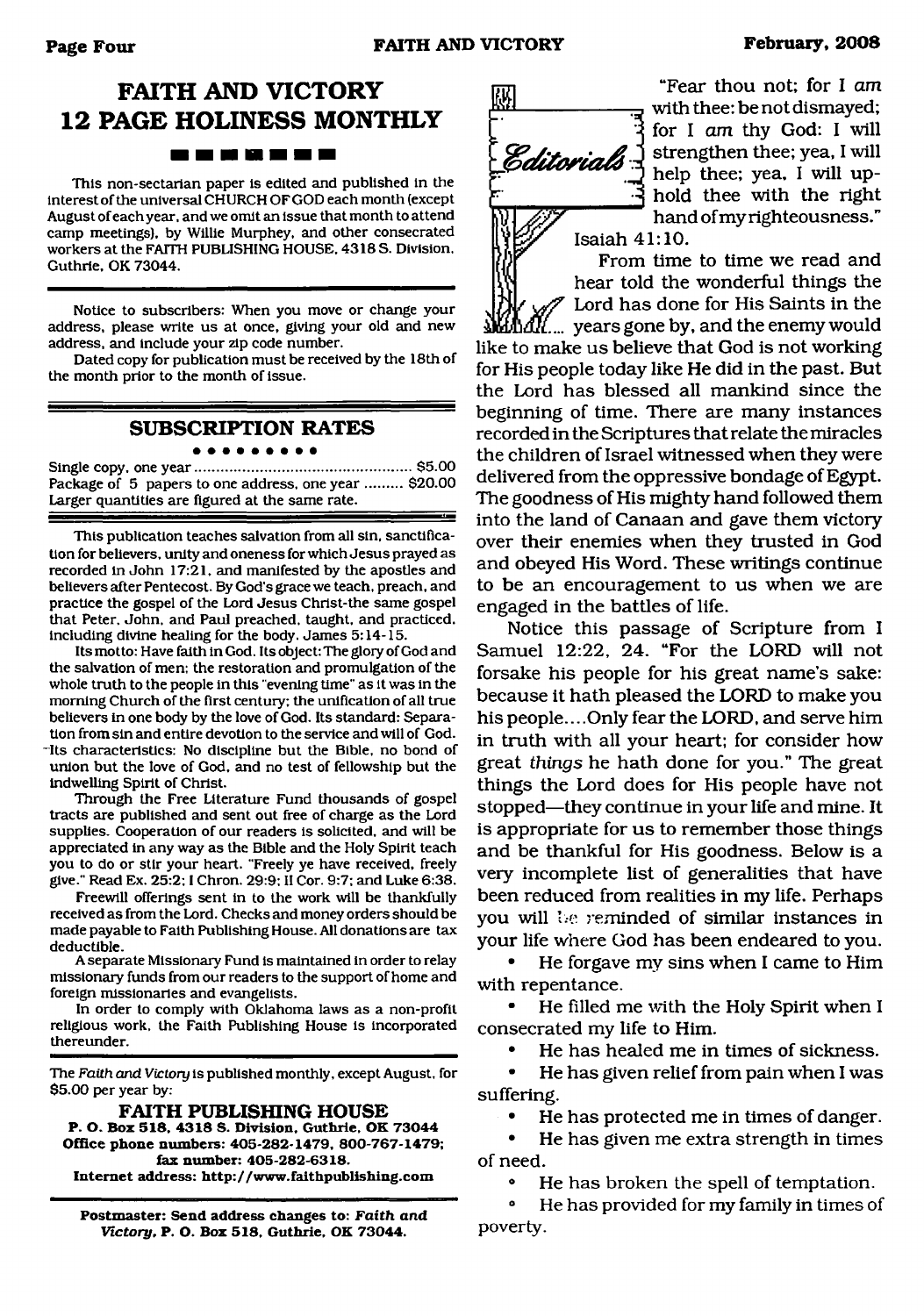I went to encourage someone and was encouraged myself.

• He has comforted me in times of grief.

He inspired hope when things seemed dark.

• He has helped me find things that were lost.

• He has given me things that were better than what I had lost.

• He has helped me to repair things that were broken.

• He has mended my heart when it was wounded.

• He has guided me when I was unable to see the way.

• He has been a friend to me when I was lonely.

• He has given me cheer when I was sad.

He has helped me to be patient when I was in a hurry.

• He has given me peace in times of stress and trouble.

• He has talked to me in the night.

He has reasoned with me when I was unreasonable.

• He has helped me resolve relationship issues.

• He has caused me to succeed in spite of making many mistakes.

He had mercy on me when I tried and failed.

• He has permitted breakdowns to occur at a place I could obtain help.

• He has sent someone along at the right time.

• He has helped me to coast into a filling station when I ran out of gas.

• He has kept My vehicle from running out of gas at an inopportune time.

• What seemed coincidence later revealed the fingerprint of God.

The list could go on. We cannot begin to tell of the good things we have experienced in our lifetime. His blessings continue day after day and we sincerely thank Him for His love. You too have been recipients of His goodness and it is important for you to share it with others, for the enemy still has many in cages of sin and deception that keeps them from having the joys of salvation. God may have given you the key to their prison and you didn't realize you were carrying it. By sharing your personal testimony, you make a lasting impression on others.

A recording made of your experiences of God's goodness would be a cherished possession of your children, especially after you are gone to be with the Lord. Can you imagine the light that would come into the eyes of the minister who was given a tape or journal containing such experiences when he was requested to preach your funeral? Actually, you can benefit from meditating on His blessings today and especially when your next trial comes, for it will cause your faith to be strengthened.

"ft *is a* good *thing* to give thanks unto the LORD, and to sing praises unto thy name, O most High: To show forth thy lovingkindness in the morning, and thy faithfulness every night." Psalm 92:1-2.

God has been good to us again! On the evening of January 19,1 observed a Kolbus GD casemaker offered for sale on Ebay. It had a buy-it-now price of \$7,800 with a provision to submit an offer. This immediately attracted my attention because it is the machine we needed to bring our hardback bindery into operation. This fully automatic machine will apply heated glue to sheets of cover material, accurately place two pieces of heavy chipboard, along with a spine strip, into position on the cover material, wrap the edges and press them together to form the hard cover for a book. It is designed to produce 10 to 18 cases per minute. Sunday morning, January 20, I requested the Guthrie congregation to agree in prayer with us for wisdom in negotiating for the machine. That afternoon I felt led of the Lord to make an offer of \$5,000 for it. Monday evening the seller accepted my offer.

On Tuesday, January 22, we joyfully prepared the print shop van and trailer, and that afternoon my daughter Elizabeth and I started for Lafayette, LA to pick up the casemaker. We traveled to Bunkie, LA where we stopped at a quick-stop, which provided parking for trucks, and spent the remainder of the night. The following morning we continued on to Lafayette and obtained a motel. There we again contacted the sellers and made arrangements to load the machine. The sellers, Melvin & Lynn Traylor, treated us very graciously, loaded the machine and thoroughly wrapped it with tarps and plastic wrap to protect it. This extra kindness was appreciated for it was raining off and on through the day.

While Mr Traylor was working with the forklift, I was talking with Mrs. Traylor and explained about our printing operation. I told her the purchase of this machine was an answer to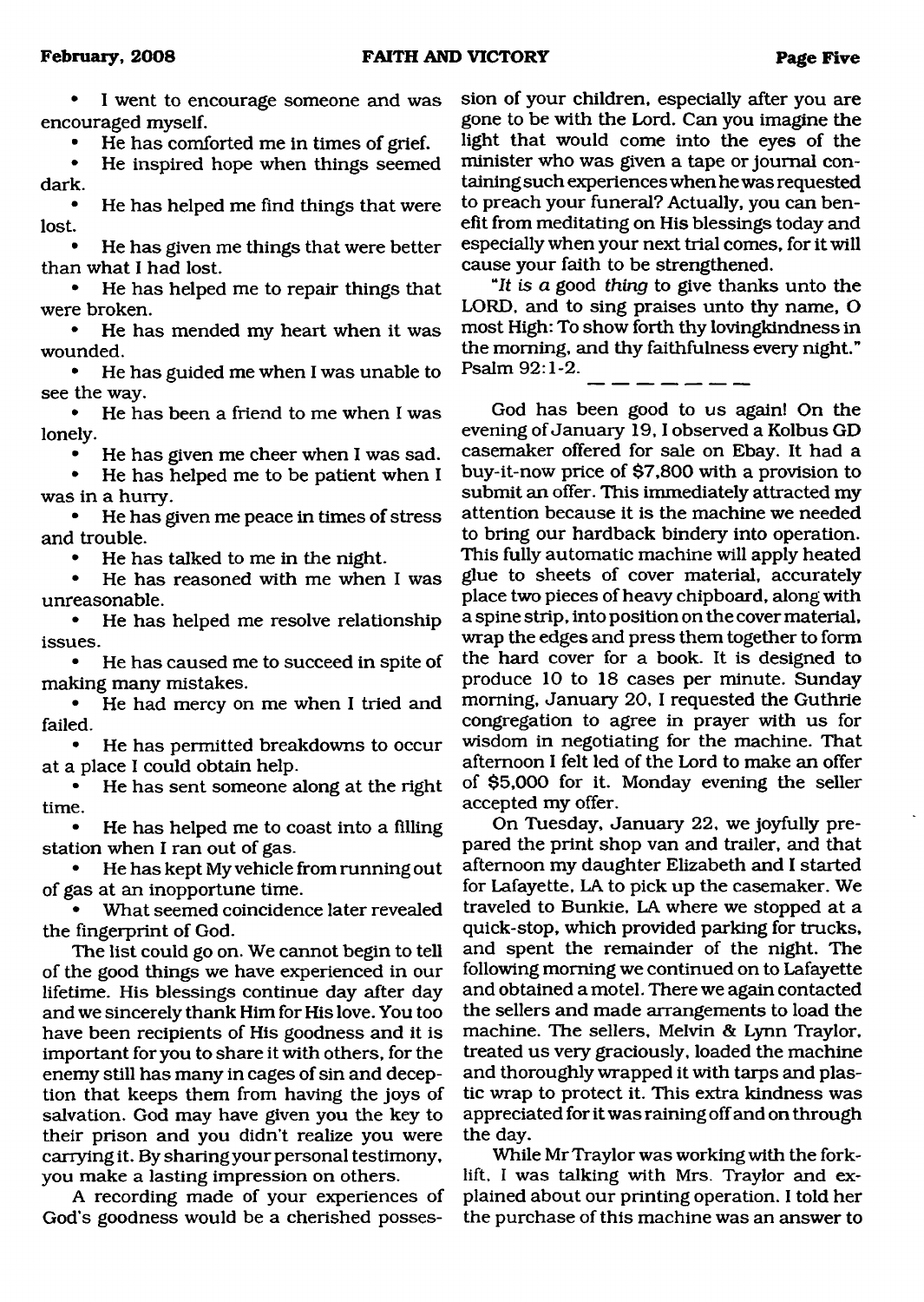prayer. She replied with tears in her eyes, "I don't usually know how to talk about God to our customers, but it is an answer to our prayers also." It seems they had purchased the machine from a company who went out of business in Houston, Texas with the intent to resell it, and after storing it for a few months were happy to be able to move it on. I am thankful the Lord knows how to answer the prayers of all those who call on Him, and I trust the Lord will bless this couple for their kindness.

The following morning we left Lafayette in misting rain and started for home. The load was balanced well and the van pulled it without too much trouble. Before long the rain stopped and the Lord blessed us with a safe journey home. Late in the evening, with an expression of thanksgiving for the safe trip, we pulled into the Print Shop drive and proceeded to the dock where we unloaded our purchase and wheeled it inside the building.

Since that time, we have set the machine in place and provided a three-phase electrical drop connection for it. The machine powers up, and after a few more minor repairs and adjustments, should be ready for service.

Some time ago we purchased another model casemaker, also made by Kolbus. This machine was missing a number of parts. Several of the parts have been made, but due to the extensive rebuilding necessary to bring the machine into operation it has not been completed. Our latest purchase will allow us to bring our bindery into production much sooner and for this we praise the Lord. We still would like to utilize the DA-48 casemaker, since it is designed to run about twice as fast as the GD model. However, the GD will fill our more immediate needs and in time we still hope to bring the DA-48 into operation.

On February 7 we were saddened to hear of the passing of my aunt, Mary Lola (Pruitt) Embly. Her son, Ed, called from California to give us the news. Mary Lola was bom, March 20, 1917, to Fred and Mary Pruitt. She married Elvin Embly November 20, 1937. They had three children, Mary June, Betty Ailene and Edward Elvin. Her husband, Elvin, preceded her in death. We trust the Lord will comfort the family in this time of grief. My mother, Frances Edna (Pruitt) Murphey is the only surviving sibling. Fred and Mary Pruitt began publishing the *Faith and Victory* paper in March 1923.

 $-$ 

—Bro. Willie E. Murphey [wemurphey@yahoo.com](mailto:wemurphey@yahoo.com)



OH—Please remember me in prayer. I have been having severe pain in my lower back, around my left side and down my leg.

—Bro. John Gutwein OK—Sis. Marilyn Rendall, in the Golden Rule Home, asked me to send in her name to be added to the prayer request list. She has many afflictions. She loves the Lord and is a good

witness in the Home. —Sis. Florence Hughes CA—My friend, Doug, has a nephew in the hospital; he can't walk and it has something to do with his spine. Please keep him in your prayers. May God continue to bless you all.

—Bro. Don Viser

# $-$ **Standing Prayer Requests**

Bro. Carlos Arriaga Sis. Mamie Butcher Sis. Gladys Cashio Sis. Helen Carson Sis. Waneta Creel Sis. Patsy Doolittle Sis. Dorall Forbes Bro. Troy Gentry Bro. John Gutwein Bro. Lee Hilton Sis. Leta Inman Bro. Mark and Sis. Darlene Knight Sis. Juliette Lounds Sis. Melba Powell Bro. Jerry Quave Sis. Olene Rector Sis. Marilyn Rendall Sis. Cheryl Smith Bro. Michael Smith Bro. Edward and Sis. Gloria Taylor The Mitch Taylor family Sis. Norma Tiller Sis. Anneta Williamson Sis. Lula Williamson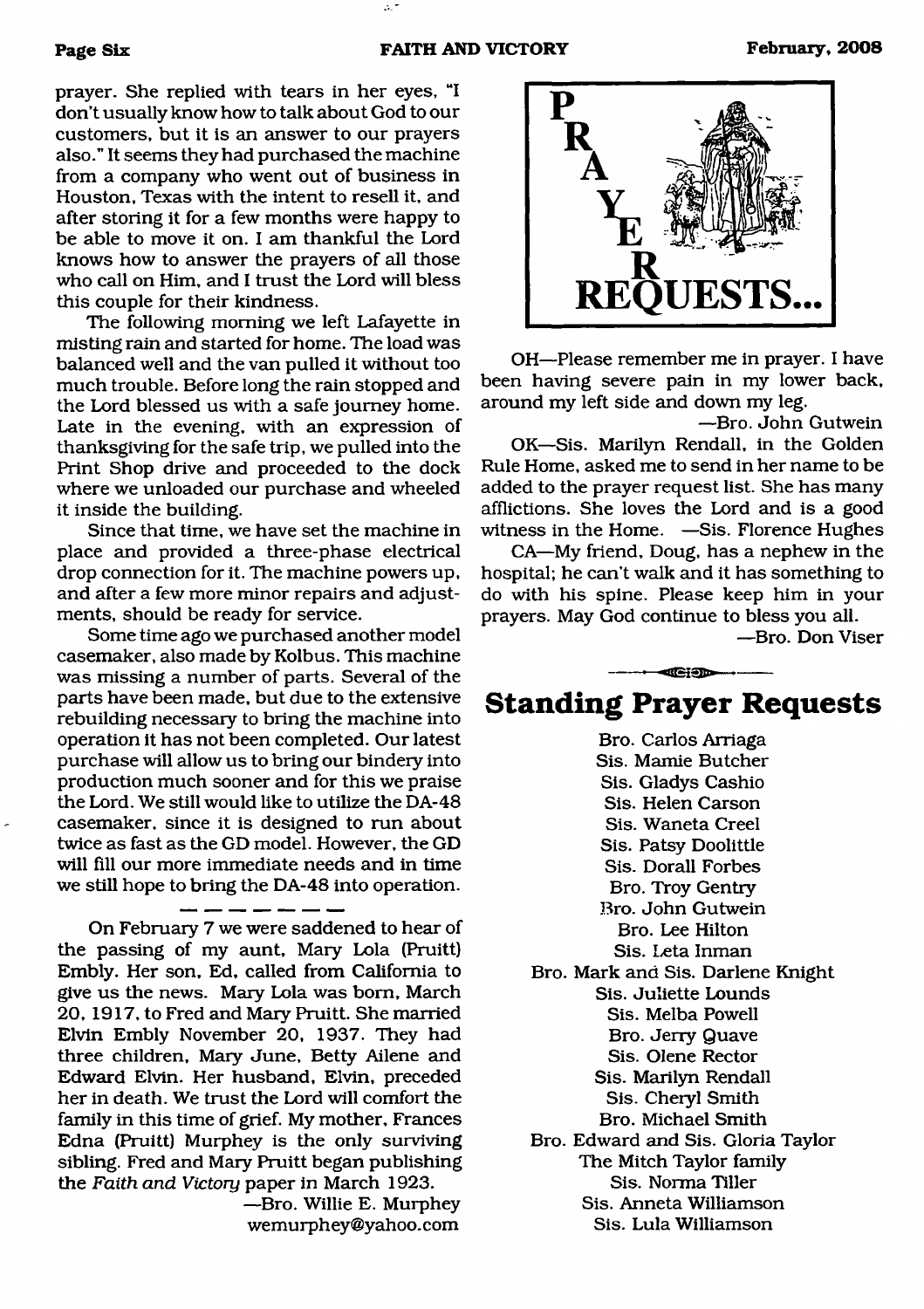# **Drifting**

# (Continued from page 3.)

1 John 2:16, "For all that *is* in the world, the lust of the flesh, and the lust of the eyes, and the pride of life, is not of the Father, but is of the world." As one floats down the path of the world, they are, "Drifting away from Jesus. Far from His courts of love. Oh, do you see! A life boat, Sails from the ports above! Over the bounding billows, Jesus, my Savior sends Help to my storm tossed spirit, Praise to the Friend of friends!

Oh, souls take warning, before it is too late.

 $-6$ *fIhe Savior With Me*

*I must have the Savior zoith me, For I dare not walk alone, I mustfeeCSds presence near me, Sind SCis arm around me throzvn*.

Then my soul shall fear no ill, Let Him lead me where He will, *I zodCgo without a murmur,* And His footsteps follow still.

*I must have the Savior zoith me, S'or my faith, at Best, is weahi He can whisper words of comfort, 'That no other voice can speah.*

*I must have the Savior zoith me,* In the onward march of life, *'Thru the tempest and the sunshine, 'Thru the Battle and the strife*.

*I must have the Savior zoith me, STnd 9-fas eye the way must guide,* Till I reach the vale of Jordan, Till I cross the rolling tide. *— L izz ie Ldwards*

# **M EETING DATES**

**Neosho, MO (Singing, Revival)**—March 1, 2-9 **Boley, OK (Spring Revival)**—April 17-20 **Alabama (Spring Singing)**—April 19 **Vanceburg, KY (Spring Meeting)**—May 15-18 **Oklahoma State (Guthrie)**—May 23-June 1 **Holly Hill, SC (Camp Meeting)**—June 1-8 **Sisters' Retreat (location pending)**—June 20-21 **General Southern (Loranger, LA)—** June 29-July 6 **National (Monark Springs, MO)**—July 18-27

----«> ■ ----

### **NEOSHO, MO, SPRING REVIVAL**

The Neosho, MO congregation extends a cordial invitation for you to attend our spring revival meeting, and we ask your prayer support as well. We plan, Lord willing, to have a singing Saturday evening March 1, then continue the revival March 2-9, with services Sunday mornings at 9:45 and each night at 7:00. You may obtain more information about lodging, etc. by calling Bro. Ed Wilson, (417) 455-3805, or Bro. Cliff Cole, (417) 776-2331.

## **BOLEY. OK, SPRING REVIVAL**

 $\overline{\phantom{a}}$  and  $\overline{\phantom{a}}$  and  $\overline{\phantom{a}}$ 

The Boley, OK congregation of the Church of God extends a warm welcome for you to attend our Spring Revival to be held, Lord willing, April 17-20. Evening services will begin at 7:30 p.m. on Thursday through Saturday. On Saturday we will also have services at 11:00 a.m. and 2:30 p.m. On Sunday we will have Sunday School at 9:45 followed by a worship service at 11:00 a.m. and concluding with an afternoon service at 2:30 p.m. For further information you may contact Sis. Savannah King at (918) 667-3654. Sis. Anna Mae Thompson, Pastor

## **ALABAMA SPRING SINGING, NEAR WARRIOR, AL**

The Church of God congregation near Warrior, AL is planning a singing, April 19th at 6:30 p.m. in the chapel. Activities will begin at 10:00 a.m. Saturday morning at the park in Hanceville, which is the same place as last year. On the following day, April 20, there will be dinner on the grounds with services at 10:00 a.m. and 2:00 p.m. Everyone is welcome. The chapel is located approximately two miles west of Interstate 65 at exit number 289 in the Enterprise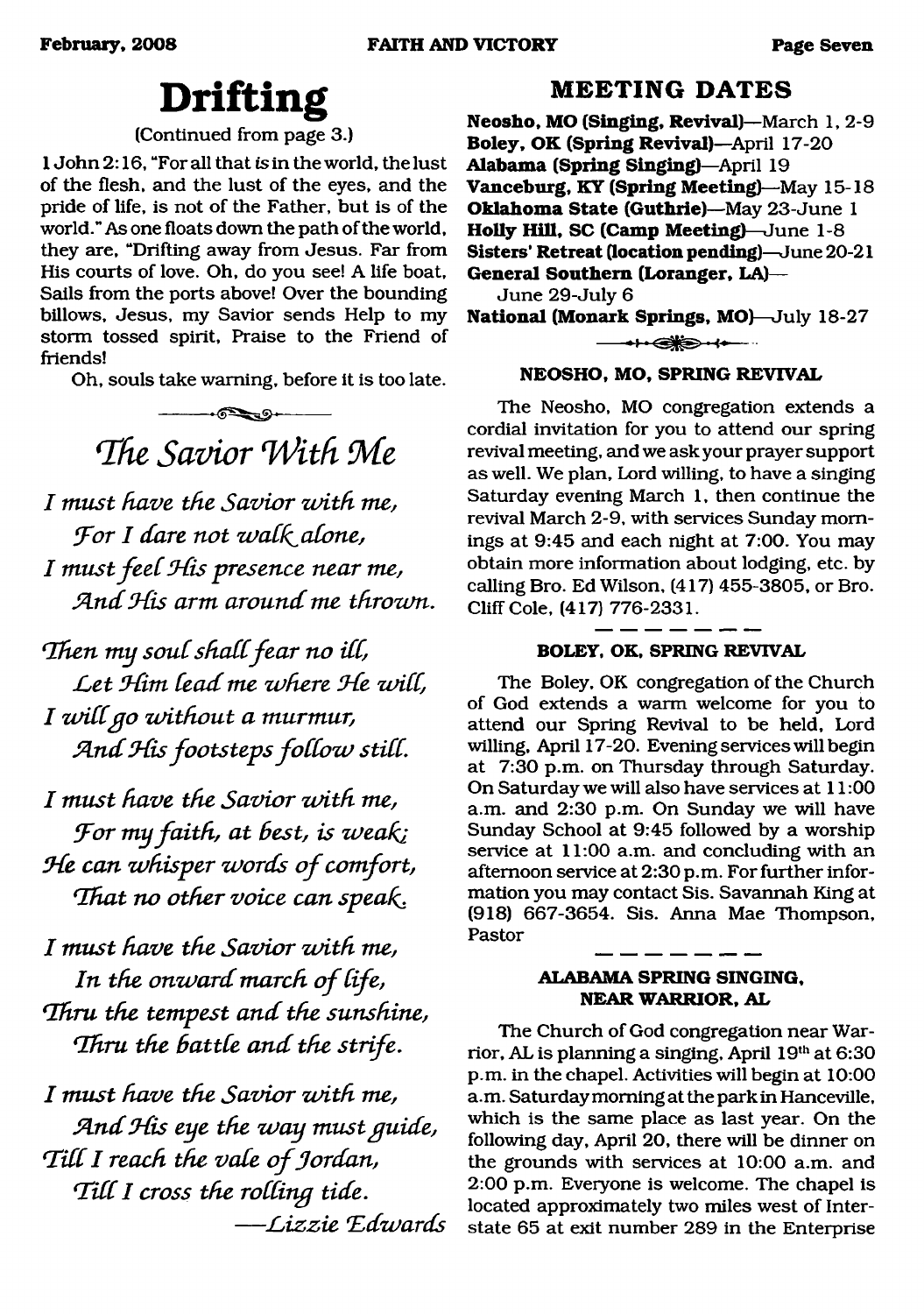Community. For further information please contact Bro. Roy Herron at (205) 647-7869 or Bro. Marshall Whitson at (205) 647-6325.

# **VANCEBURG, KY, SPRING MEETING**

The Vanceburg, KY, Church of God congregation, Lord willing, will hold a spring meeting. May 15-18. There will be morning services at 11:00 and evening services at 7:00. We encourage all who feel a burden to come and support the meeting. The meeting is conducted on a freewill offering basis. There will be meals prepared daily on the grounds. This meeting will be held on Ruggles Campground inTollesboro, KY. We are depending upon the Lord to lead and direct in sending the ministers of His choosing. Accommodations will be provided; please bring bed and bath linens. There are RV and camper hook-ups for those who wish to bring them. For those who may desire to rent a motel, they are available within 20 miles of the grounds. For further information and to make reservations, please contact Bro. Dallas Cooper at (606) 796- 3645 or (606) 202-1366

Driving directions to Ruggles Camp from Maysville, Vanceburg, or Flemingsburg: Take Highway 9 (AA Highway) toward Tollesboro (13 miles East of Maysville, or 17 miles West of Vanceburg.) At the intersection of Highway 57 inTollesboro, turn South toward Flemingsburg. This turn will be between mile markers 28 and 29. Go South approximately 3.5 miles and look for the intersection of Highway 1237. There is a large "Ruggles Camp" sign at the road. Turn to the left (East) and proceed approximately 1.5 miles. On the right there will be a smaller "Ruggles Camp" sign, turn to the right and follow the lane into the campgrounds.

From Flemingsburg, take Highway 57 North into Lewis County, and watch for the intersection of Highway 1237. There is a large "Ruggles Camp" sign at the road. Turn right (East) and proceed approximately 1.5 miles. On the right there will be a smaller "Ruggles Camp" sign, turn to the right and follow the lane into the campgrounds.

## **HOLLY HILL, SC, CAMP MEETING**

We would like to extend a warm and heartfelt welcome to all to attend our Holly Hill. SC camp meeting to be held from Sunday. June 1

through Sunday, June 8,2008. Lord willing, we will have two services daily, and meals will be provided for all. If you would like to come and need accommodations, please call Sis. Beverly Pratt at (803) 496-3057 or Bro. Kevin and Sis. Cheryl Smith at (803) 492-7975 to make arrangements. Please come if you can, and if you aren't able to come, please pray for the precious Holy Spirit to lead, guide and bless in this meeting. We are looking forward to what the Lord has in store for us, and we welcome all who can come and be with us.

In Christ's Love,

—The Holly Hill, SC Congregation



CA—Dear Brothers and Sisters in the Lord: I want to give my testimony of the goodness of God to me and His blessings. I thank the Lord for what He has done, and is still doing for me. Praise, glory and honor to His precious name!

In August of 2005, I became afflicted in my right leg and thigh. The pain was so excruciating that I could not walk and was bedfast for two weeks. I was unable to care for myself. My daughter, Brenda, who lives in Oakland, CA, came to care of me. I was not able to eat anything nor drink water for nine days. Brenda would try to give me food, and I would tell her, "I don't want to hear the word *food."* The thought of food would make me sicker. During that time I could not pray, meditate or read my Bible. On the tenth day, I began to take a little nourishment and feel a little better. The Lord then started talking to me. He began by showing me some of my shortcomings, and that got my attention. I began to pray and ask for forgiveness and plead His mercy. My body was going through great suffering.

As I was praying concerning the pain, the Lord spoke to me and said, "This affliction is from Me." I said, "Now Lord, you have a purpose in everything you do, so will you work your purpose out in my life. Whatever it takes, Lord, will you take me, break me, make me and work your purpose out. I am not asking for healing, I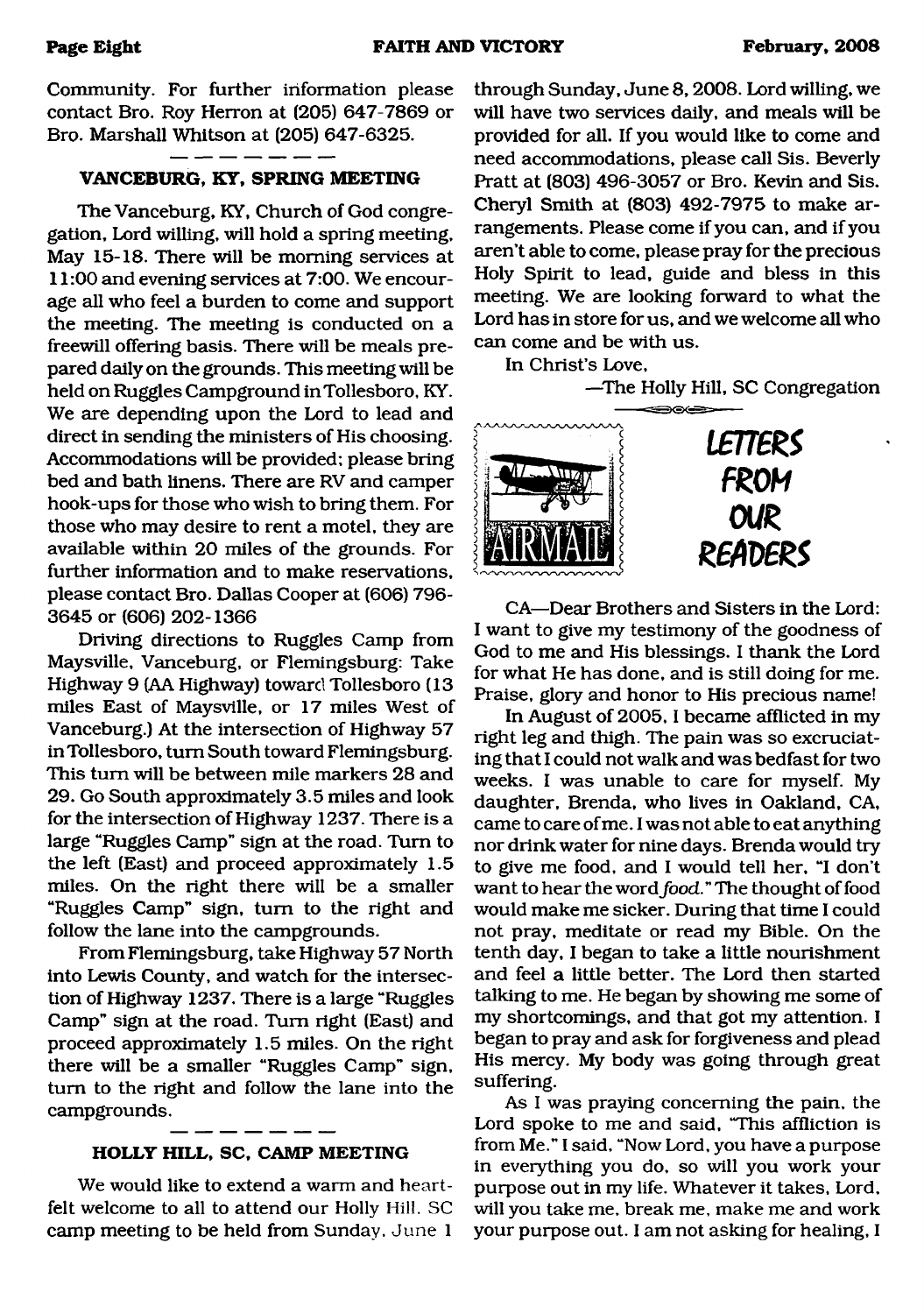know you are a Healer. You have healed me so many times. I desire to know what your purpose is." Well, He started by showing me my failures. My prayers were, "Lord help me to get it. I don't want to come short on any line." The Lord was helping me see so much more as I yielded myself to Him. I started thanking and praising Him for the affliction. When I would have such excruciating pains that I felt like crying, instead of crying, I would start thanking and praising the Lord. I found that thanksgiving and praise was a balm for pain. The Lord has proved to me that He is a present help in every time of need, and He is right there with us. He will never leave me nor forsake me. Sometimes in the night, when the pain becomes so hard to bear, along with thanksgiving and praise, I start quoting Scriptures. I know that He knows what is best for me and He has a purpose for this affliction.

I thank all the Saints for their prayers, their phone calls, their visits, their letters, cards and every expression of love and encouragement. The Lord has been blessing me from time to time in my body. I do not want to come up short, but I want to be all the Lord will have me to be, what ever it takes. Do continue to pray for me, and do remember my daughter, Brenda. She is still here with me and is so faithful in taking excellent care of me, for which I am thankful. Love and prayers to all the Saints,

Your sister in Christ —Sis. Gladys Foster

**— ■i .aiKB' . i.—**

# **Prayer Meeting Testimonies Neosho, MO**

#### **Excerpts submitted by Sis. Roberta Wilson**

Bro. Eugene Cole—There are emotional highs and lows in good services, but life is more than that. The kingdom didn't start out with emotional highs. Luke 17:20 says it "..cometh not with observation." There are times when I may *feel* the kingdom of God is not in me. However, His kingdom is forever, and so with our experience, it can last forever and is not measured in our highs and lows of life.

Bro. Stanley Robertson—God gives us scriptures. before we know we even need them. Luke 11:11-13 "If a son shall ask bread of any of you that is a father, will he give him a stone?...If ye then, being evil, know how to give good gifts unto your children: how much more shall *your* heavenly Father give the Holy Spirit to them that ask him?" Keep on asking and begging, for He said He would give good gifts to us. God answered prayer and brought Christy through her ordeal. Will He not give good gifts to His children—more than we give?

Bro. Clifford Cole—The Lord wants us to bear fruit in the dry season. When He saw the fig tree with no fruit on it, though it wasn't the season to bear fruit yet, Jesus cursed the tree that it should bear no more fruit. Upon the return of the disciples with Jesus, they saw it was withered and dried up. Don't you think Jesus wants us to bear fruit in hard times? Stephen was stoned and was bearing fruit in his dying days. Jesus wants fruit in dry and hard times—uncomfortable times—bad times.

Sis. Jan Johnston—"Give sunshine to others; tell Jesus the rest." I couldn't sleep, so I prayed, and the song came to me: "Then Jesus took my burden, I could no longer bear; yes Jesus took my burden in answer to my prayer. My anxious fears subsided, my spirit was made strong, when Jesus took my burden and left me with a song." It was a good trade.

Sis. Lana Johnson—"Be thou my strong habitation wherein we may resort..." God can be that continual resort in our high and low times.

Sis. Janette Booher—The Lord takes care of us in our humanities. I was overwhelmed in all the things I had to do (three children with whooping cough) and was feeling sorry for myself when the Lord said, "You didn't spend time with me" so I called Jathan to me and read a story about a cleaning lady. When she was asked what she did for the Lord, she replied, "All I do, I do for the Lord." The Lord spoke to me to refocus myself. The Lord wants us to take the challenges in life and help us.

Bro. Jerry Melot—I'm still thinking about the message Sunday morning. The world puts bandages on wounds, but God fixes the problem. We are no longer a victim but a child of the King. You may have problems, but you don't have to be a victim; you have keys to the kingdom of Heaven.

Bro. Mike Hightower—I've been on a week's vacation and just stayed around the house and let the cell phone battery die down'. The song came to me, "Count your blessings," I did and couldn't find anything wrong with my life.

Sis. Ranelle Cole—We must seek God for our life and be honest with ourselves. In Judges 2:2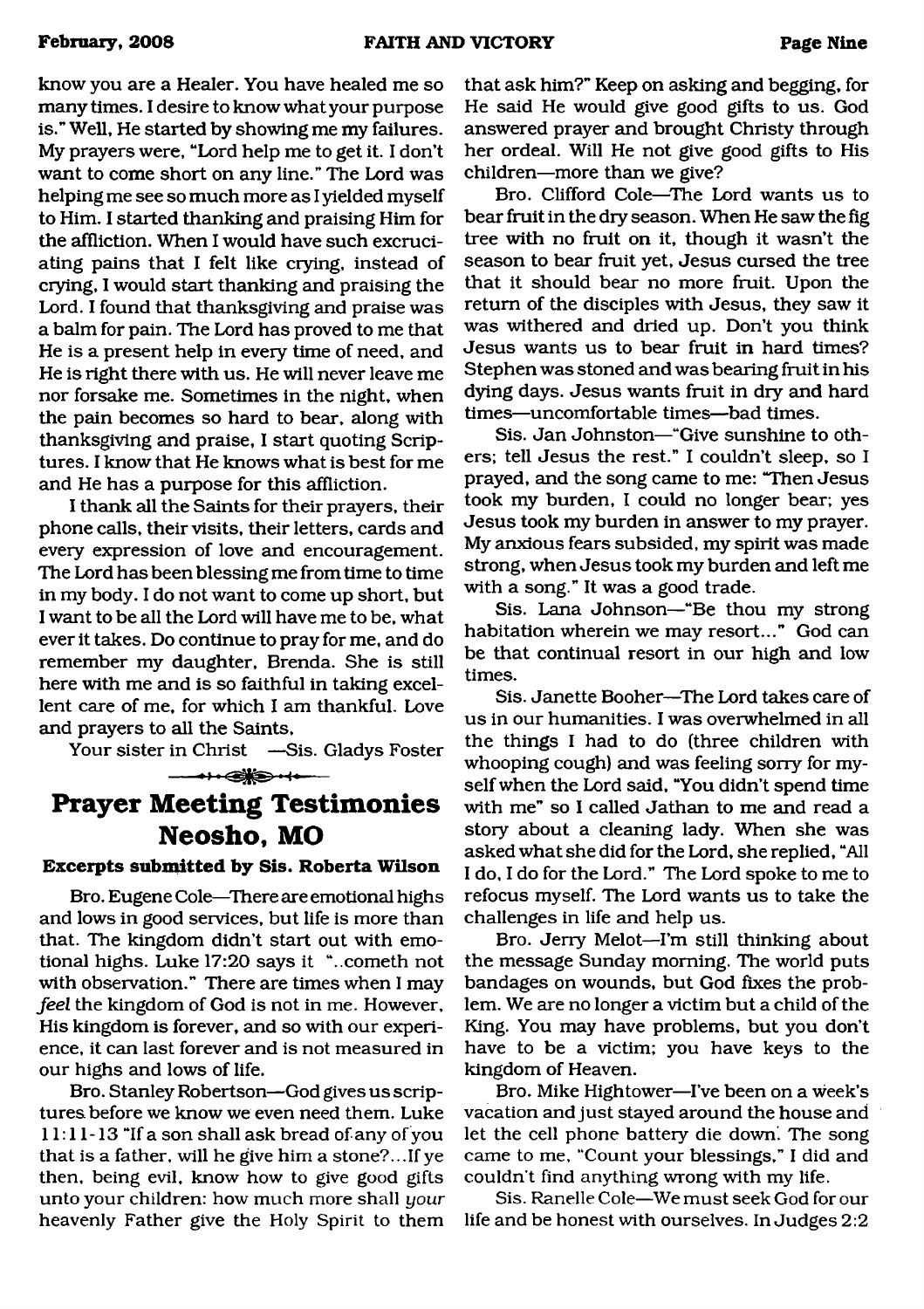the Lord said to make no league with the enemy but tear down his altars, but you have not. Romans 2:4-6 says, despise not the goodness of God....who will render to every man according to his deeds. Verse 7, "To them who by patient continuance in well doing seek for glory and honour and immortality, eternal life:" I want to get deeper in salvation. Pray for me that I will continually strive to be what I should.

Sis. Alyssa Cole—"Let me lose myself and find it Lord in Thee." The last verse of this song says, let me bring at least one soul to Thee and let self be slain. That's how you win souls to the Lord—by losing yourself. It's hard and I've messed up and failed and the Lord let me see how I can't do it myself; it has to be the Lord.

Sis. Robin Moles—The Lord doesn't work in a hoop-la-yah, but like He did with Naaman lowly. He told him to go down to the muddy waters and dip seven times to be cleansed. Not many want to sweep the floors and do the dirty work. Naaman should have said "Yes, let me run through the mud or whatever, just let me be healed." So with us—I want to be able to run through the fire or muddy waters to get to Heaven. Like Bro. Jerry said, we are not victims. The Lord doesn't just sprinkle patience or faith or love or whatever on us—no, it's in a trial. We must say, "the Lord allowed this to happen," so we can get what we need. We want more love? He will send someone unlovable. At night I envision myself snuggling up to the Lord and feel His closeness. I desire to have eyes to see that those things that seem "to harm me" are going to get me through.

Sis. Marleah Cole—I was thinking of a song that says He will give us strength to see us through no matter what. I am thankful for that song that He gave to me.

Bro. Don Johnson—I thank the Lord for this service. I needed every bit of it. I thought, "How's your life going?" The Lord asked Jonah "Doest thou well to be angry?" And Jonah said "yes, I do well." How could he talk to God that way! It makes me want to back up and get far away from a person who will argue with the Lord. Genesis says of all the Lord made "it was good." So I don't want to call anything bad in  $my$  life that He calls good.

Sis. Esther Hightower—I'm not much on writing, but this year I'm keeping a journal on the blessings of God. I can look back on last week and see what He did.



**Elizabeth Frances Anne Wahl, Eck, Bliss, Goodman** was bom March 6, 1919, west of Fairview in the Oklahoma hills. She departed from this life and went to be with our Lord January 19, 2008.

Elizabeth Anne Wahl, known to many as Frances, married Adam Eck at 17 years of age. To this union 3 children were born: Lloyd of Edmond, Arlyn of Enid (deceased), and Ametta of Enid. Adam preceded her in death in 1948, leaving her as a young mother with the responsibilities of a young family.

In about three years Frances met and married Glenn Bliss (a widower) of Enid. Glenn had five children: Shirley, Sam, Terry, Sharon and Jack (the names we knew each other by). To this union one son was bom, Dennis (deceased).

Elizabeth entered her position in life with seriousness, accepting the role of wife to Glenn, and mother of all of us 9 children. Dennis passed away at the age of 22 years, and her marriage to Glenn was a little more than 31 years before he went to be with the Lord.

Fourteen years later Elizabeth met Howard Goodman of Pond Creek, and again accepted the role of wife and companion until his passing. With the marriage to Howard it completed her name: Elizabeth Frances Anne Wahl - Eck - Bliss - Goodman.

Elizabeth was a member of the Church of God congregation in Enid, OK until her passing.

Elizabeth's life was very active and full of activity. The duties and care of her husband, home and family were foremost in her mind. Responsibilities of life led her into the role of wife, mother, farmer, business woman and retail sales clerk at Simpson's Mercantile for over 30 years, where she was widely known as one having a strong desire to assist her customers.

Her three husbands, two sons, two sisters and three brothers preceded her in death.

She leaves a trail-of fond memories for us to recall. And for this we say. "Thank you!" from your children, 11 grandchildren, 19 great-grandchildren, 3 great-great-grandchildren, and a host of extended family, friends and business associates.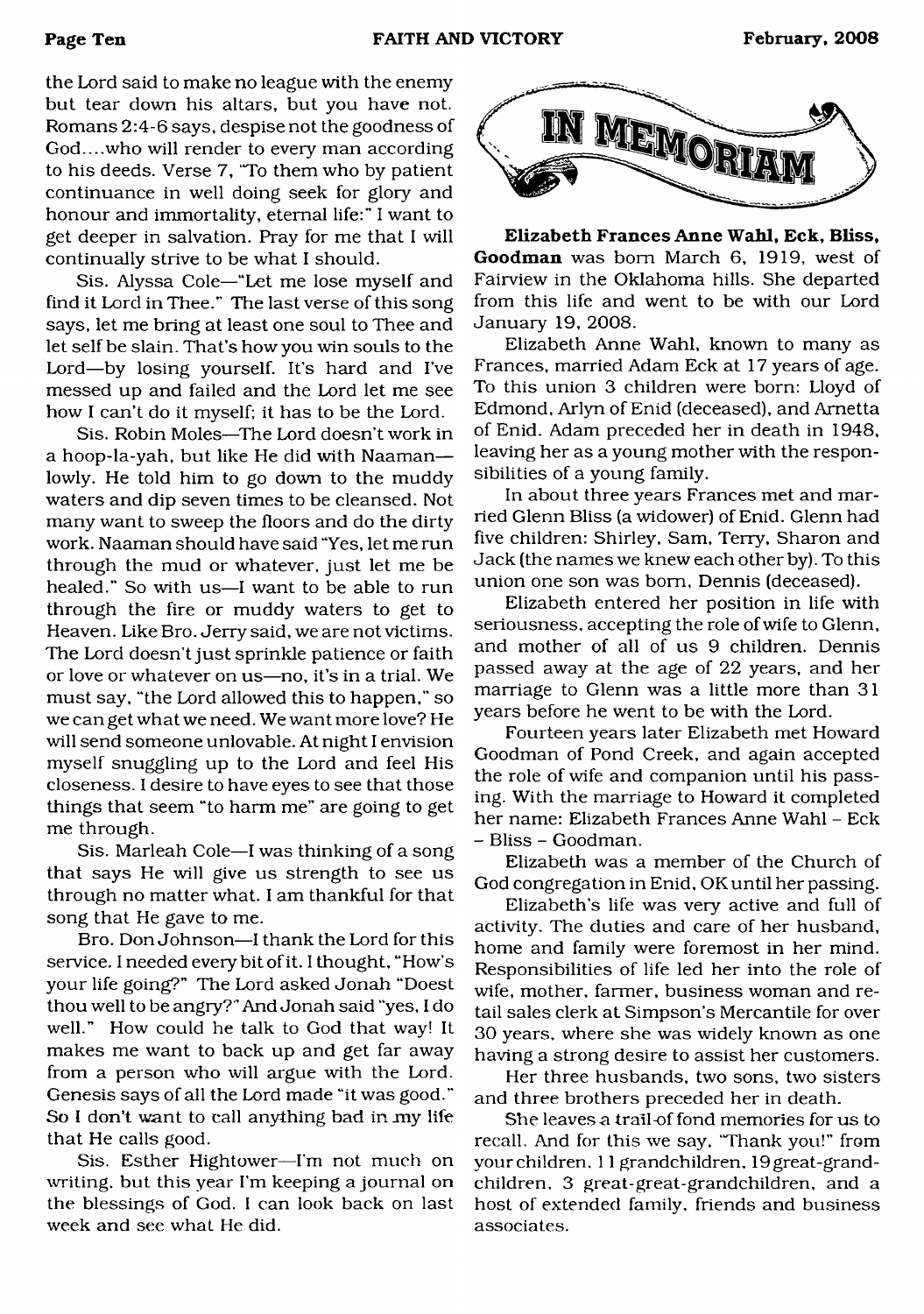**Naomi Jennings** passed away peacefully on Tuesday, November 6, 2007, at the age of 84. She was bom in Holly Grove, AR on February 23, 1923, to John Henry and Hattie Davis. Naomi cooked many years for the Church of God Camp Meetings. She loved to write books, poems and Christian songs. She dedicated her life to God's work.

Naomi was preceded in death by her sister, Inez Mayo. She leaves her seven children to mourn her passing, Margaree Hightower, Morris Jennings, Dorothy Gray, all of Fresno, CA; Bobby Joe Jennings of Livermore, CA; Larry Jennings and Shirley Nutt, both of Fresno, CA and Gary Jennings of Hayward, CA; sister, Marie Batchelor of Fresno, CA; 25 grandchildren, 42 great-grand children, 2 great-great grandchildren, her church family and a host of relatives and friends.

A Celebration of life was held at Lisle Calaveras Chapel on Saturday, November 10, 2007, at 12:00 p.m. Interment was at Fresno Memorial Gardens.

**Tenaye Marie Moaning** was bom to Henry and Myra Moaning in Oklahoma City on December 8, 1975. At an early age she gave her life to the Lord.

Tenaye was very outgoing and participated in 4-H and numerous other school and community organizations. Tenaye graduated with the Oklahoma Christian Home Educators Class of 1994. After high school she attended Oklahoma State University where she earned a Bachelors Degree in Biological Science and graduated with the Class of 2000. During her time at Oklahoma State University she was a member of Alpha Phi Omega and several other student organizations.

Tenaye volunteered at Hands On Museum as a youth coordinator and volunteered as a Big Sister at Big Brothers Big Sisters of Oklahoma for more than 10 years.

While living in Tulsa, she was a member of the Tulsa Church of God. While attending Oklahoma State

University, she was a member of the Sapulpa Church of God.

After graduating she worked for the Department of Human Services as a case manager in Norman, OK. Tenaye then worked as a Graduate Assistant for the University of Oklahoma. While there she pursued her Masters Degree in Human Relations. Her Masters Degree in Human Relations will be awarded by the University of Oklahoma with the Class of 2008.

Tenaye was most recently a member of the Church of God in Oklahoma City and she regularly attended service as long as her health permitted.

Tenaye went to be with her Lord and Savior on Monday, February 11,2008 at 9:00 p.m. She was surrounded by her family and close friends.

Tenaye is survived by her parents, Henry and Myra Moaning; her brother, Girma and wife, Joelle, of Norman, OK; her youngest brother, Isaac; her three sisters, Ruth, Shelese and Deborah; one niece, Adora; uncles, Wilbert Hawkins, and wife Judy, of Los Angeles, CA; John Paul Moaning and wife, Beatrice, of Boley, OK; and R.A. Broadus of Casper, WY; aunts, Beverly Warrior of Cromwell, OK; Erania Tecumseh Hawkins of Tulsa, OK; and Ruth Hawkins of Long Beach, CA; cousins and a host of family and friends.

Tenaye was greatly loved and will be missed by each of us.

|                        | FAITH AND Order Blank VICTORY                                                                                                                                                      |                      |
|------------------------|------------------------------------------------------------------------------------------------------------------------------------------------------------------------------------|----------------------|
| RY                     | \$5.00 PER YEAR (11 Issues)                                                                                                                                                        | AITH                 |
| ⋝<br><b>QNA</b>        | $\circ$ obtains the contract of the space of $\circ$ Mail this form to start or renew your own<br>subscription $-$ give a friend a gift $-$<br>or do both! It only takes a minute. |                      |
| EЦ                     | Your Name                                                                                                                                                                          | VICTO                |
| ĹÅ                     | <b>Address</b> ________<br>the company of the company of<br>City_____________________ State ________ Zip.                                                                          | $\check{\mathbf{z}}$ |
|                        |                                                                                                                                                                                    | FAITH                |
| VICTORY                | Start or renew my<br>Faith and Victory subscription.                                                                                                                               | <b>AND</b>           |
| AND                    | Send a 1-year gift subscription<br>to the person named below:                                                                                                                      | VICTORY              |
| FAITH                  | Gift to_                                                                                                                                                                           |                      |
| ΚX                     |                                                                                                                                                                                    | FAITH                |
|                        |                                                                                                                                                                                    |                      |
| VICTO<br>$\frac{D}{A}$ | Mail Order Blank and remittance to:                                                                                                                                                | $\sum_{i=1}^{n}$     |
|                        | <b>Faith Publishing House</b>                                                                                                                                                      | VICTC                |
| FAITH                  | Р. О. Вох 518                                                                                                                                                                      |                      |
|                        | Guthrie, OK 73044<br>2/08                                                                                                                                                          | ₹                    |
|                        | FAITH AND VICTORY FAITH AND VICTORY                                                                                                                                                |                      |